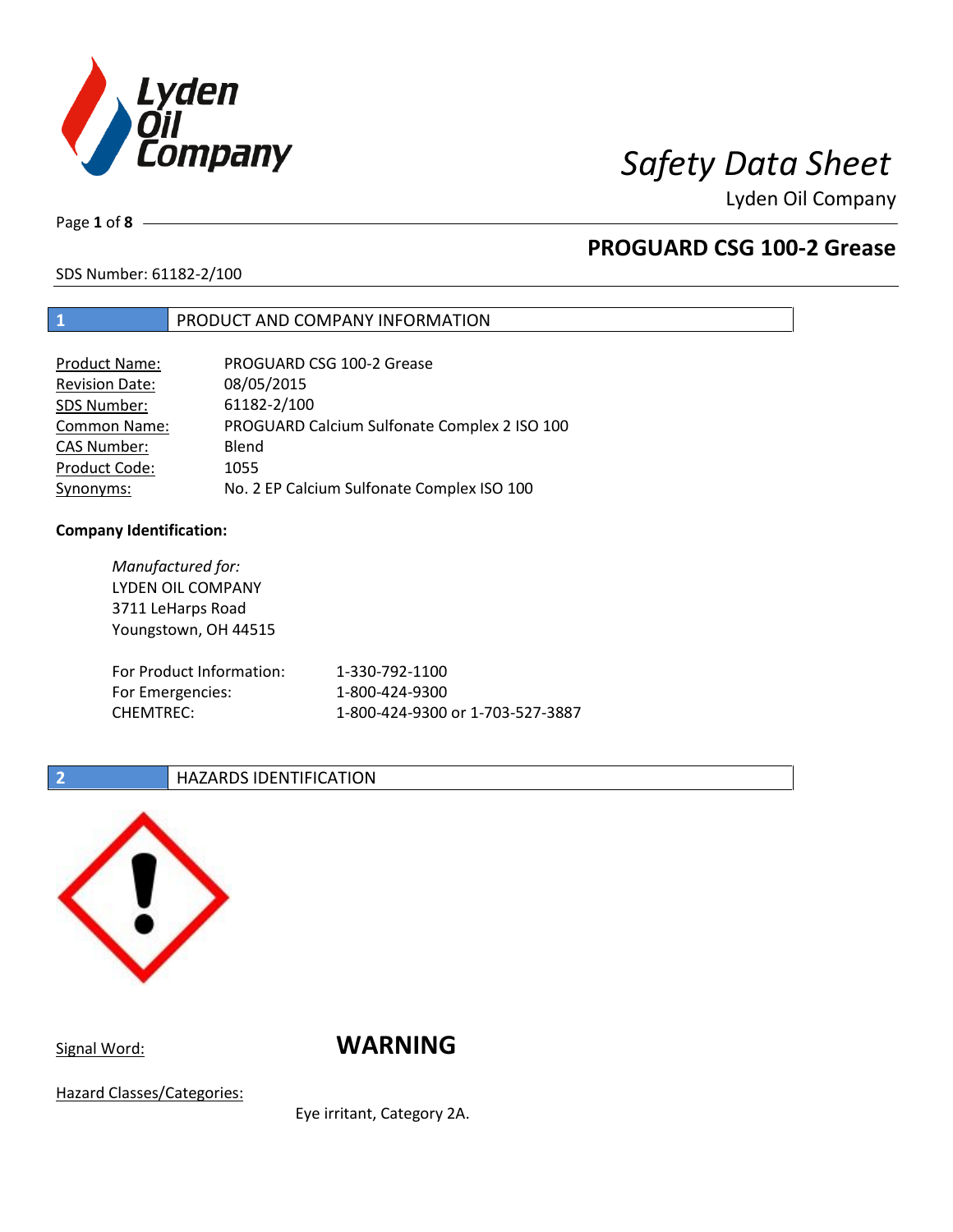

Lyden Oil Company

## SDS Number: 61182-2/100

Page **2** of **8**

| Hazard Statement(s):            |                                                                                              |
|---------------------------------|----------------------------------------------------------------------------------------------|
|                                 | H319: Causes serious eye irritation.                                                         |
| <b>Precaution Statement(s):</b> |                                                                                              |
|                                 | P101: If medical advice is needed, have product container or label at                        |
|                                 | hand.                                                                                        |
|                                 | P102: Keep out of reach of children.                                                         |
|                                 | P103: Read label before use.                                                                 |
|                                 | P264: Wash hands thoroughly after handling.                                                  |
|                                 | P280: Wear protective eye protection/face protection.                                        |
|                                 | P305+351+338: IF IN EYES: Rinse cautiously with water for several                            |
|                                 | minutes. Remove contact lenses if present and easy to $do$ – continue<br>rinsing.            |
|                                 | P337+313: If eye irritation persists get medical advice/attention.<br>P405: Store locked up. |
|                                 | P501: Dispose of contents/container to in accordance with                                    |
|                                 | local/regional/national/international regulation.                                            |
| Other Hazard Statement(s):      |                                                                                              |
|                                 | -NFPA Ratings:                                                                               |
|                                 | Health = $0$                                                                                 |
|                                 | Fire $= 1$                                                                                   |
|                                 | Reactivity = $0$                                                                             |

## **3** COMPOSITION / INFORMATION ON INGREDIENTS

### Ingredients:

*Mixture of the substances listed below with nonhazardous additions.*

| <b>Chemical Name</b>                                      | <b>CAS Number</b> | Percentage     |
|-----------------------------------------------------------|-------------------|----------------|
| C10-C16 alkylbenzenesulfonic acid calcium salt            | 68584-23-6        | $\mid$ 2.5-<10 |
| Distillates (petroleum), solvent-dewaxed heavy paraffinic | 64742-65-0        | 50-<100        |

*\*Any concentration shown as a range is to protect confidentiality or is due to batch variation.*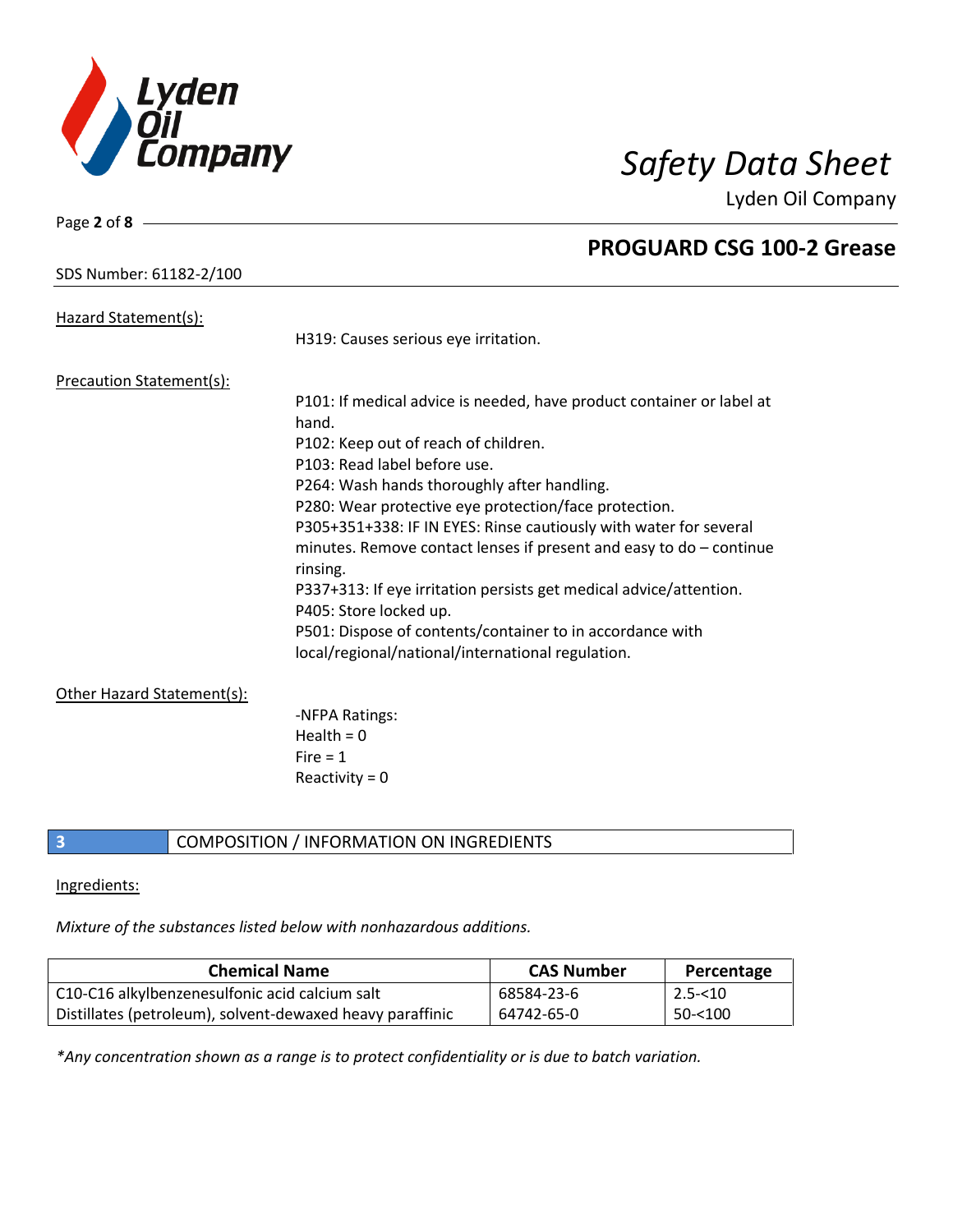

Lyden Oil Company

SDS Number: 61182-2/100

Page **3** of **8**

# **4** FIRST AID MEASURES Description of First Aid Measures: Inhalation: If symptoms develop, move victim to fresh air. If symptoms persist, obtain medical attention. Skin Contact: Generally the product does not irritate the skin. Eye Contact: Rinse opened eye for several minutes under running water. If symptoms persist, consult medical attention. Ingestion: If swallowed, do not induce vomiting: transport to nearest medical facility for additional treatment. Symptoms and Effects, both acute and delayed: If material enters lungs, signs and symptoms may include coughing, choking, wheezing, difficulty in breathing, chest congestion, shortness of breath, and/or fever. Recommended Actions: Treat symptomatically. Call a doctor or poison control center for guidance. **5 FIRE FIGHTING MEASURES** Recommended Fire-Extinguishing Equipment:

Use fire-fighting measures and equipment suitable for the environment.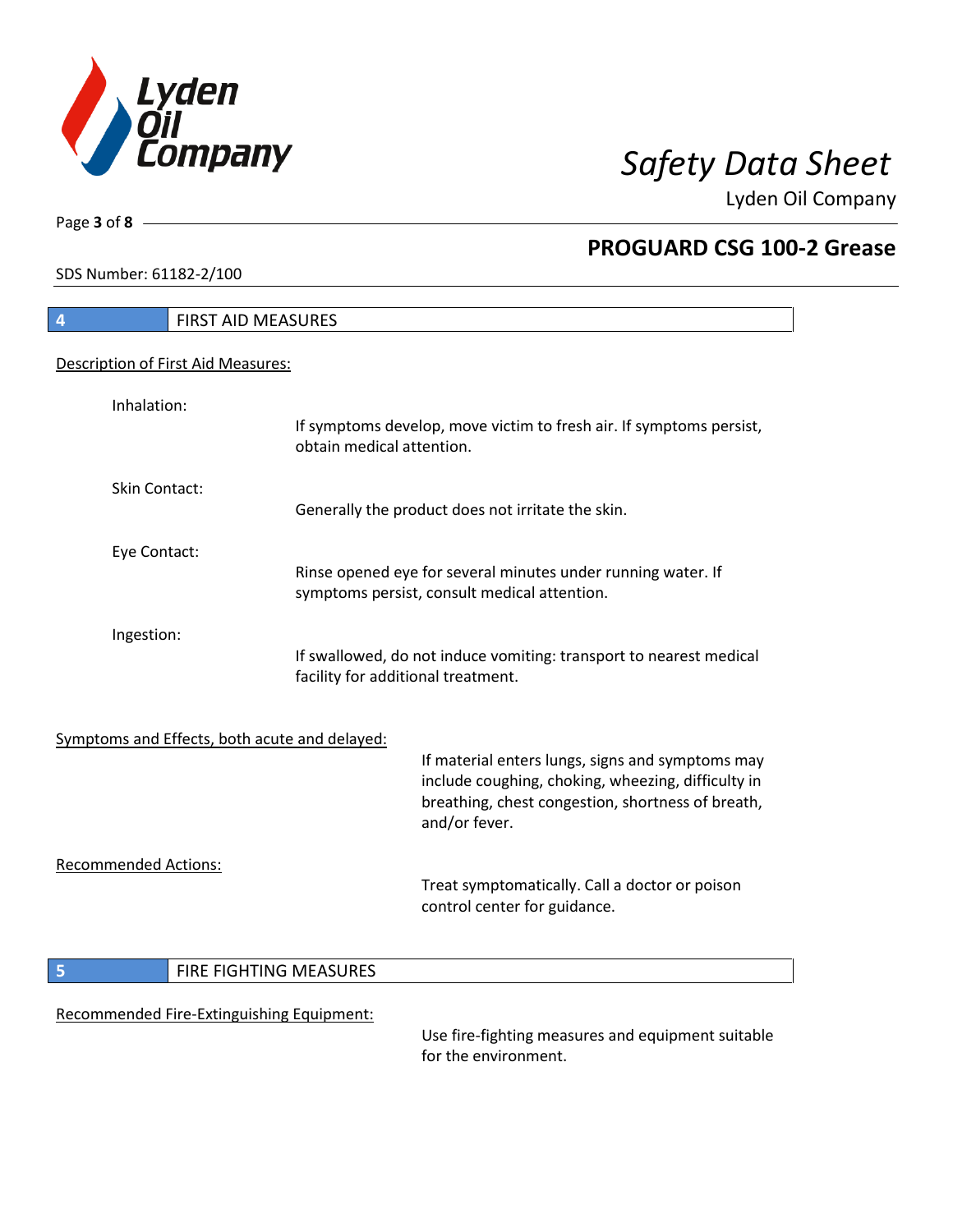

Lyden Oil Company

| Page 4 of 8 $-$                                       |                                                                                                                                                                                                   |
|-------------------------------------------------------|---------------------------------------------------------------------------------------------------------------------------------------------------------------------------------------------------|
|                                                       | <b>PROGUARD CSG 100-2 Grease</b>                                                                                                                                                                  |
| SDS Number: 61182-2/100                               |                                                                                                                                                                                                   |
| Possible Hazards During a Fire:                       |                                                                                                                                                                                                   |
|                                                       | Hazardous combustion products may include: A<br>complex mixture of airborne solid and liquid<br>particulates and gases (smoke). Carbon monoxide.<br>Unidentified organic and inorganic compounds. |
| Recommendations to Firefighters:                      |                                                                                                                                                                                                   |
|                                                       | Proper protective equipment including breathing<br>apparatus.                                                                                                                                     |
| <b>ACCIDENTAL RELEASE MEASURES</b><br>$6\phantom{1}6$ |                                                                                                                                                                                                   |
| <b>Personal Precautions:</b>                          |                                                                                                                                                                                                   |
|                                                       | Avoid contact with skin and eyes.                                                                                                                                                                 |
| <b>Emergency Procedures:</b>                          |                                                                                                                                                                                                   |
|                                                       | Contain spilled material, collect in suitable and<br>properly labeled containers.                                                                                                                 |
| <b>Environmental Precautions:</b>                     |                                                                                                                                                                                                   |
|                                                       | Do not allow to reach sewage system or any water<br>course.                                                                                                                                       |
|                                                       | Do not allow to enter ground waters.                                                                                                                                                              |
| <b>Cleanup Procedures:</b>                            |                                                                                                                                                                                                   |
|                                                       | Absorb with liquid-binding material (sand)<br>diatomite, acid binders, iniversal binders, sawdust.                                                                                                |
| HANDLING AND STORAGE<br>$\overline{7}$                |                                                                                                                                                                                                   |
|                                                       |                                                                                                                                                                                                   |
| <b>Handling Precautions:</b>                          | No special precautions needed if used correctly.                                                                                                                                                  |
| <b>Storage Requirements:</b>                          |                                                                                                                                                                                                   |

Keep container tightly sealed.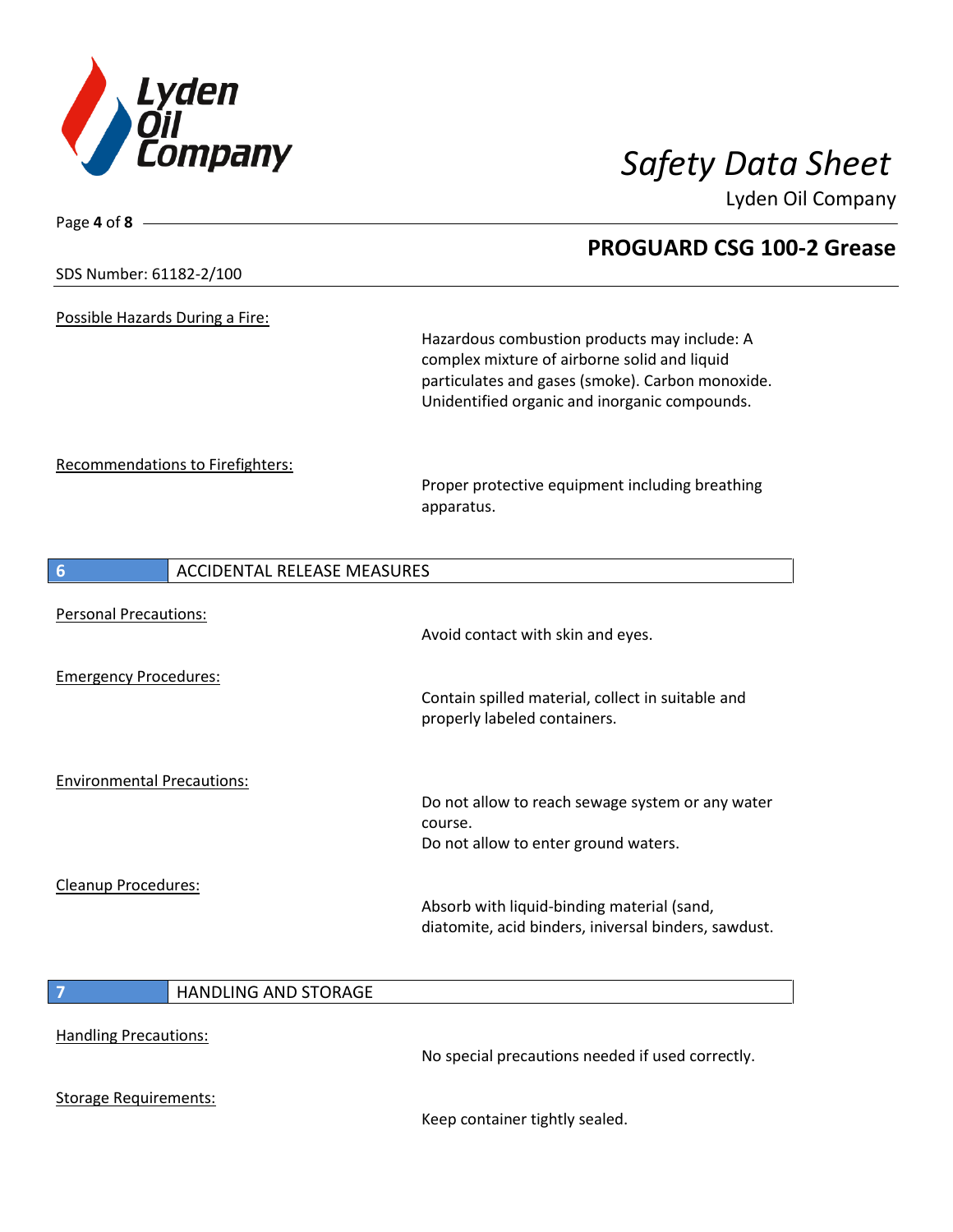

Lyden Oil Company

٦

Page **5** of **8**

## **PROGUARD CSG 100-2 Grease**

SDS Number: 61182-2/100

| 8                              | EXPOSURE CONTROLS / PERSONAL PROTECTION                                                                                                                                                                                       |
|--------------------------------|-------------------------------------------------------------------------------------------------------------------------------------------------------------------------------------------------------------------------------|
|                                |                                                                                                                                                                                                                               |
| <b>Exposure Limits:</b>        | -64742-65-0 Distillates (petroleum), solvent-dewaxed heavy paraffinic (50-100%):                                                                                                                                              |
|                                | ACGIH TLV - Long-term value: 5mg/m <sup>3</sup><br>OSHA PEL - Long-term value: 5mg/m <sup>3</sup>                                                                                                                             |
|                                | -64742-52-5 Distillates (petroleum), hydrotreated heavy naphthenic (10-<25%):                                                                                                                                                 |
|                                | ACGIH TLV - Short-term value: 10mg/m <sup>3</sup><br>Long-term value: 5mg/m <sup>3</sup><br>OSHA PEL - Long-term value: 5mg/m <sup>3</sup>                                                                                    |
|                                | -471-34-1 Calcium carbonate, precipitated (2.5-<10%):                                                                                                                                                                         |
|                                | PEL - Long-term value: 15mg/m <sup>3</sup> (total dust), 5mg/m <sup>3</sup> (respirable fraction)<br>REL - Long-term value: 10mg/m <sup>3</sup> (total dust), 5mg/m <sup>3</sup> (respirable fraction)<br>TLV - TLV withdrawn |
| <b>Engineering Controls:</b>   | All ventilation should be designed in accordance<br>with OSHA standard (29 CFR 1910.94).                                                                                                                                      |
| Personal Protective Equipment: |                                                                                                                                                                                                                               |
|                                |                                                                                                                                                                                                                               |

Wash hands before breaks and at the end of work. Avoid contact with eyes and skin. Use safety glasses and gloves.

## **9** PHYSICAL AND CHEMICAL PROPERTIES

Color: Light grey Physical State: Semi-solid Odor: Petroleum-like Boiling Point: 370° C / 698° F

Odor Threshold: Data not available pH: Data not available Melting Point: Data not available Boiling Range: The Collection of Data not available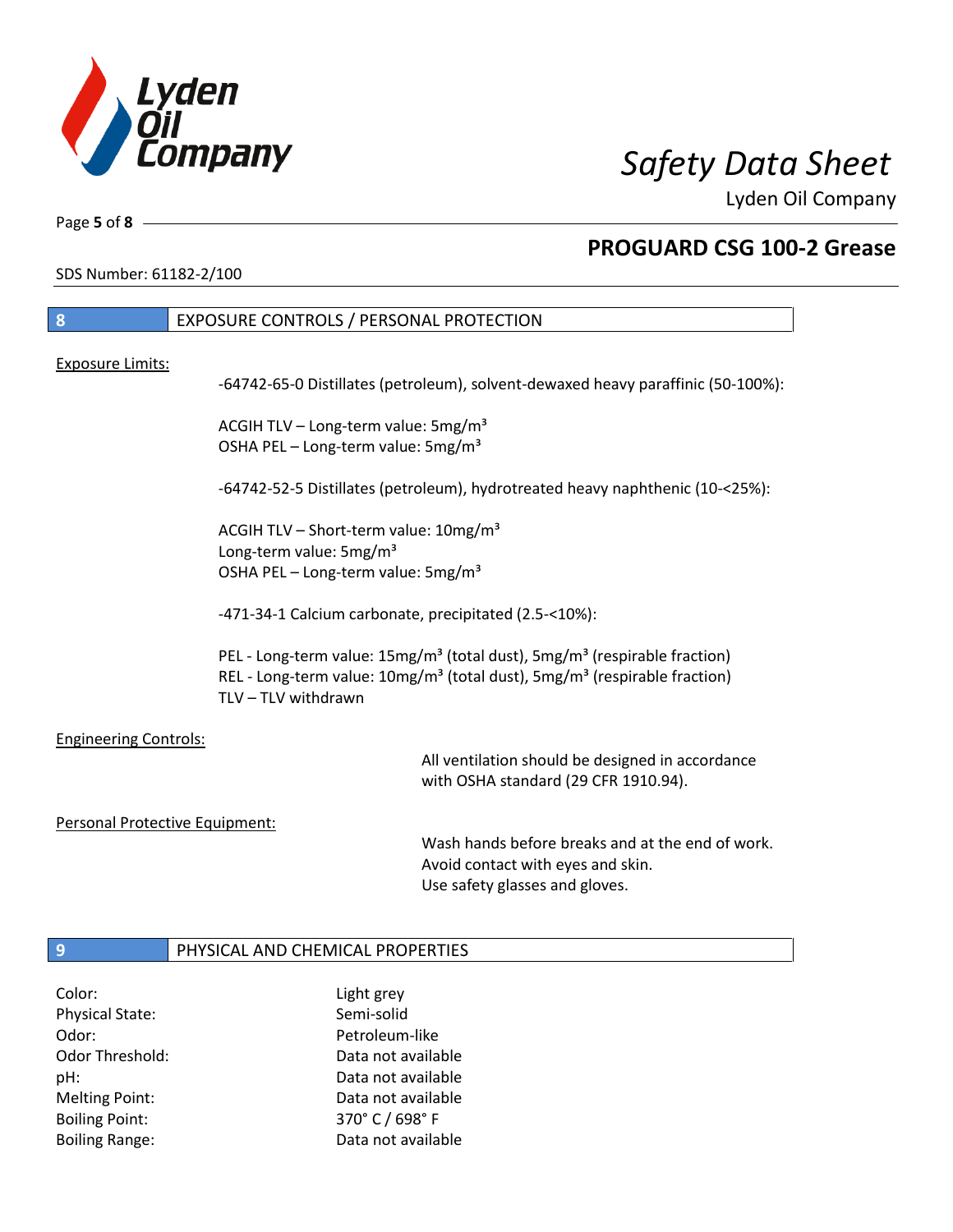

Lyden Oil Company

### SDS Number: 61182-2/100

Page **6** of **8**

| Flash Point:                  | 255° C / 491° F                   |
|-------------------------------|-----------------------------------|
| <b>Evaporation Rate:</b>      | Data not available                |
| Flammability:                 | Data not available                |
| Flammability Limits:          | Data not available                |
| Vapor Pressure:               | Data not available                |
| Vapor Density:                | Data not available                |
| <b>Relative Density:</b>      | 10.242 pounds per gallon at 68° F |
| Solubilities:                 | Insoluble in water                |
| <b>Partition Coefficient:</b> | Data not available                |
| Auto-Ignition Temperature:    | Data not available                |
| Decomposition Temperature:    | Data not available                |
| Viscosity:                    | Data not available                |

# **10** STABILITY AND REACTIVITY Stability: Stable under normal conditions. Reactivity: Not reactive under normal conditions. Conditions to Avoid: No further relevant information available. Hazardous Reactions: No known hazardous reactions. Incompatible Materials: No further relevant information available. Decomposition Products: Hazardous decomposition products are not expected to form.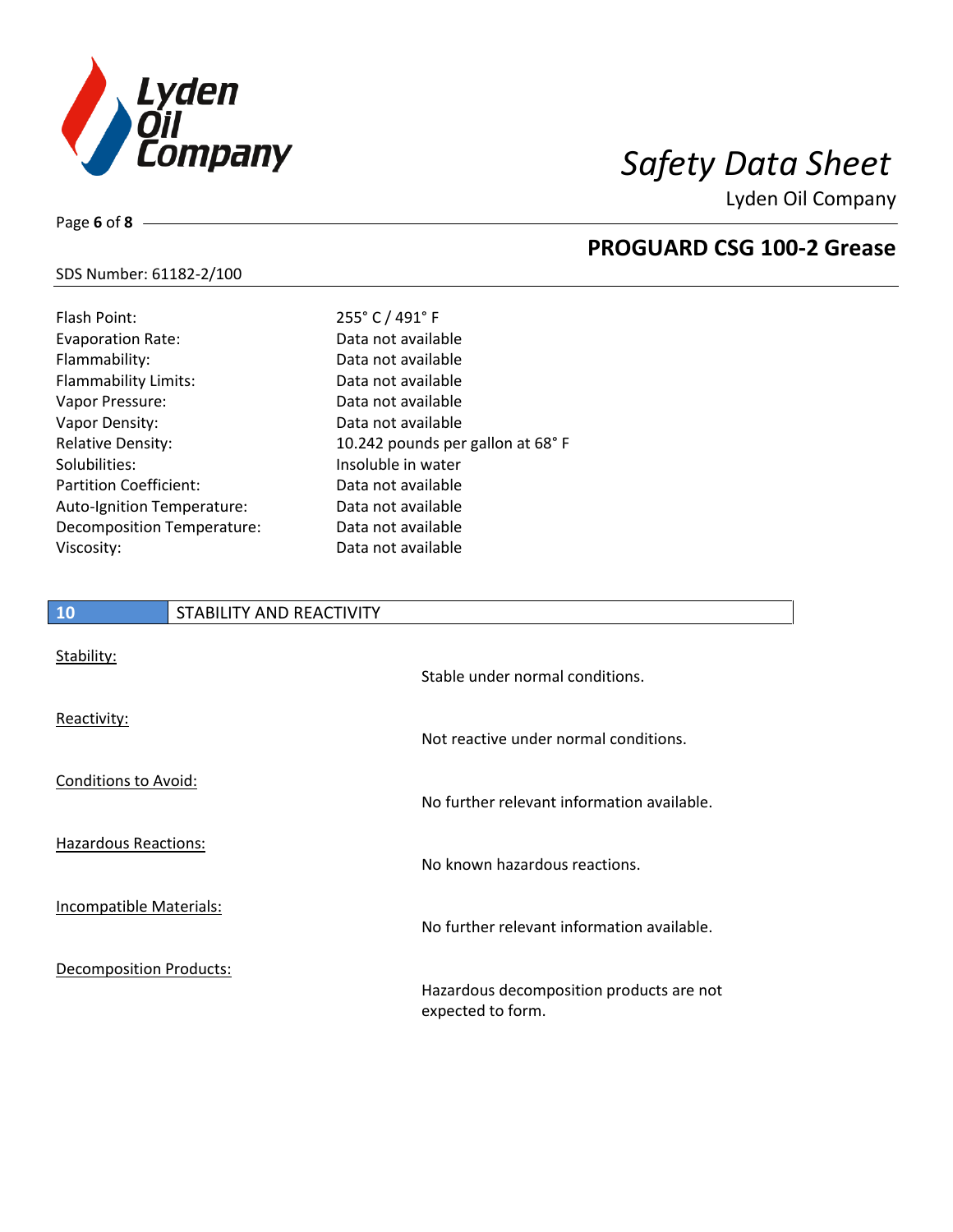

Lyden Oil Company

SDS Number: 61182-2/100

# **11** TOXICOLOGICAL INFORMATION Routes of Exposure: Skin and eye contact are the primary routes of exposure although exposure may occur following accidental ingestion. Exposure Effects: No known irritating or sensitizing effects. Measures of Toxicity: Acute Toxicity Estimates: Oral LD50: 35778 mg/kg (rat) Dermal LD50: 100000 mg/kg (rabbit) Carcinogenic/Mutagenic Precautions: Non-carcinogenic and not expected to be mutagentic. **12** ECOLOGICAL INFORMATION Ecological Precautions: Avoid exposing to the environment. Ecological Effects: Water hazard class 1 (self-assessment): Slightly hazardous to water. **13** DISPOSAL CONSIDERATIONS Disposal Methods: Dispose of waste material in accordance with all local, state, and federal requirements. Disposal Containers: Use properly approved container for disposal.

Page **7** of **8**